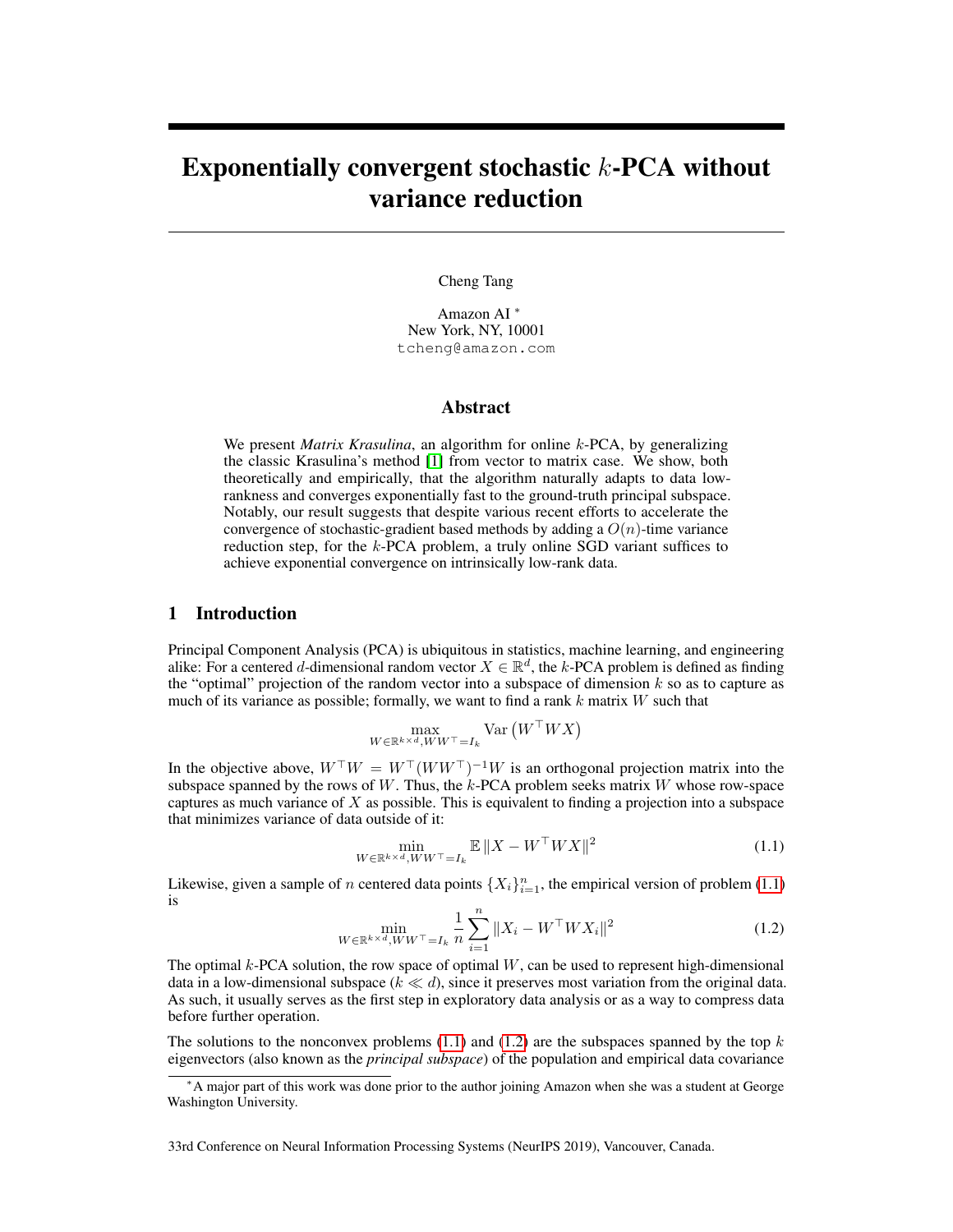matrix, respectively. Although we do not have access to the population covariance matrix to directly solve [\(1.1\)](#page-0-0), given a batch of samples  $\{x_i\}_{i=1}^n$  from the same distribution, we can find the solution to [\(1.2\)](#page-0-1), which asymptotically converges to the population k-PCA solution [\[2\]](#page-9-1). Different approaches exist to solve [\(1.2\)](#page-0-1) depending on the nature of the data and the computational resources available:

SVD-based solvers When data size is manageable, one can find the exact solution to [\(1.2\)](#page-0-1) via a singular value decomposition (SVD) of the empirical data matrix in  $\min\{O(nd^2), O(n^2d)\}$ -time and  $O(nd)$ -space, or in case of truncated SVD in  $O(ndk)$ -time  $(O(nd \log k)$  for randomized solver [\[3\]](#page-9-2)).

**Power method** For large-scale datasets, that is, both n and d are large, the full data may not fit in memory. Power method [\[4,](#page-9-3) p.450] and its variants are popular alternatives in this scenario; they have less computational and memory burden than SVD-based solvers; power method approximates the principal subspace iteratively: At every iteration, power method computes the inner product between the algorithm's current solution and n data vectors  $\{x_i\}_{i=1}^n$ , an  $O(n_d)$ -time operation, where  $d_s$  is the average data sparsity. Power method converges exponentially fast [\[5\]](#page-9-4): To achieve  $\varepsilon$  accuracy, it has a total runtime of  $O(nd_s \log \frac{1}{\varepsilon})$ . That is, power method requires multiple passes over the full dataset.

**Online (incremental) PCA** In real-world applications, datasets might become so large that even executing a full data pass is impossible. Online learning algorithms are developed under an abstraction of this setup: They assume that data come from an "endless stream" and only process one data point (or a constant sized batch) at a time. Online PCA mostly fall under two frameworks: 1. The online worst-case scenario, where the stream of data can have a non-stationary distribution [\[6](#page-9-5)[–8\]](#page-9-6). 2. The stochastic scenario, where one has access to i.i.d. samples from an unknown but fixed distribution  $[5, 9-11]$  $[5, 9-11]$  $[5, 9-11]$ .

In this paper, we focus on the stochastic setup: We show that a simple variant of stochastic gradient descent (SGD), which generalizes the classic Krasulina's algorithm from  $k = 1$  to general  $k \ge 1$ , can provably solve the k-PCA problem in Eq. [\(1.1\)](#page-0-0) with an exponential convergence rate. It is worth noting that stochastic PCA algorithms, unlike batch-based solvers, can be used to optimize both the population PCA objective [\(1.1\)](#page-0-0) and its empirical counterpart [\(1.2\)](#page-0-1).

Oja's method and VR-PCA While SGD-type algorithms have iteration-wise runtime independent of the data size, their convergence rate, typically linear in the number of iterations, is significantly slower than that of batch gradient descent (GD). To speed up the convergence of SGD, the seminal work of Johnson and Zhang [\[12\]](#page-10-0) initiated a line of effort in deriving Variance-Reduced (VR) SGD by cleverly mixing the stochastic gradient updates with occasional batch gradient updates. For convex problems, VR-SGD algorithms have provable exponential convergence rate. Despite the non-convexity of k-PCA problem, Shamir [\[5,](#page-9-4) [13\]](#page-10-1) augmented Oja's method [\[14\]](#page-10-2), a popular stochastic version of power method, with the VR step, and showed both theoretically and empirically that the resulting VR-PCA algorithm achieves exponential convergence. However, since a single VR iteration requires a full-pass over the dataset, VR-PCA is no longer an online algorithm.

**Minimax lower bound** In general, the tradeoff between convergence rate and iteration-wise com-putational cost is unavoidable in light of the minimax information lower bound [\[15,](#page-10-3) [16\]](#page-10-4): Let  $\Delta^n$ (see Definition [1\)](#page-5-0) denote the distance between the ground-truth rank- $k$  principal subspace and the algorithm's estimated subspace after seeing  $n$  samples. Vu and Lei [\[15,](#page-10-3) Theorem 3.1] established that *there exists data distribution (with full-rank covariance matrices)* such that the following lower bound holds:

<span id="page-1-0"></span>
$$
\mathbb{E}\left[\Delta^n\right] \ge \Omega\left(\frac{\sigma^2}{n}\right) \text{ for } \sigma^2 \ge \frac{\lambda_1 \lambda_{k+1}}{(\lambda_k - \lambda_{k+1})^2},\tag{1.3}
$$

Here  $\lambda_k$  denotes the k-th largest eigenvalue of the data covariance matrix. This immediately implies a  $\Omega(\frac{\sigma^2}{4}$  $t_{\overline{t}}(t)$  lower bound on the convergence rate of online k-PCA algorithms, since for online algorithms the number of iterations  $t$  equals the number of data samples  $n$ . Thus, sub-linear convergence rate is impossible for online k-PCA algorithms on general data distributions.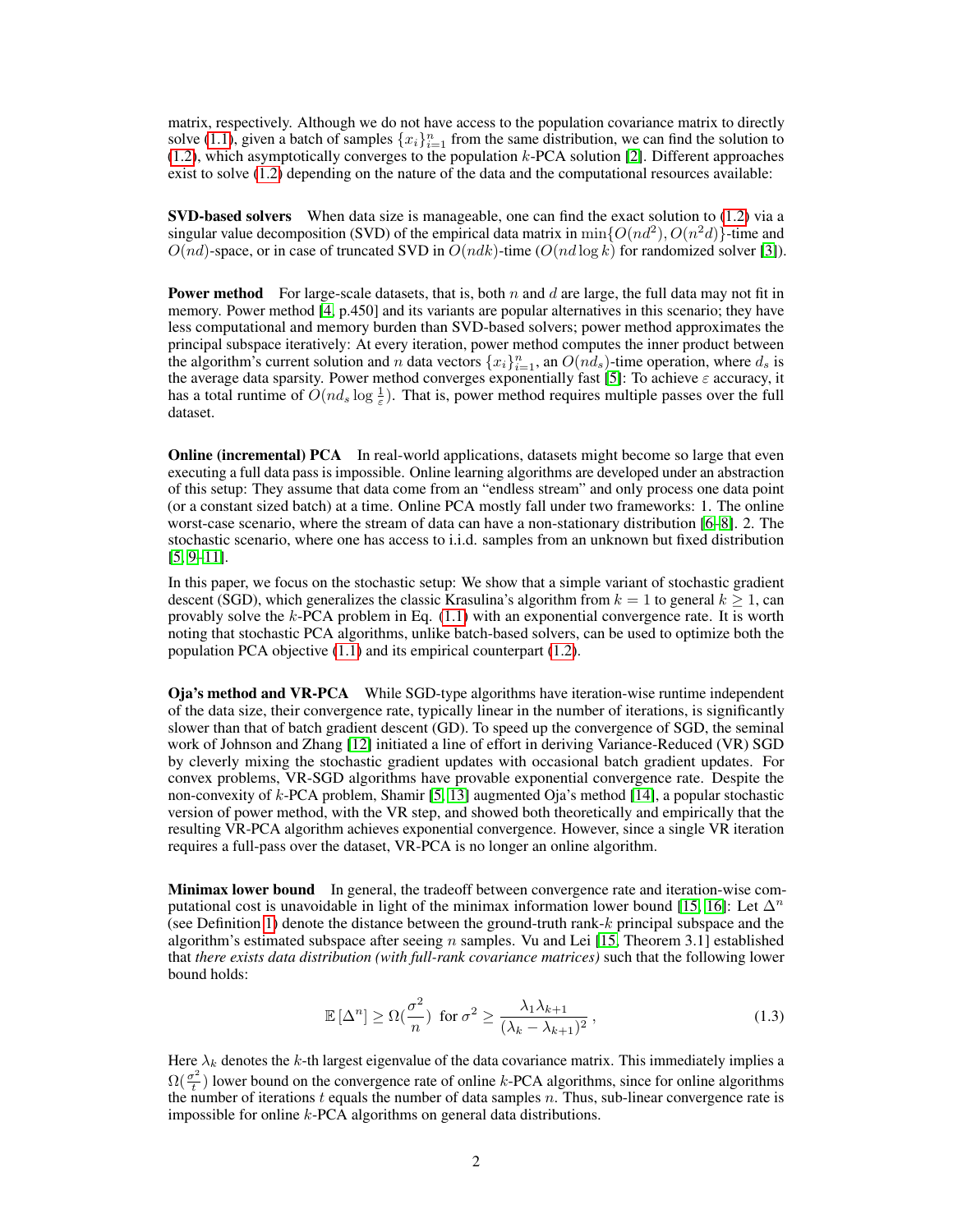#### 1.1 Our result: escaping minimax lower bound on intrinsically low rank data

Despite the discouraging lower bound for online k-PCA, note that in Eq. [\(1.3\)](#page-1-0),  $\sigma$  equals zero when the data covariance has rank less than or equal to  $k$ , and consequently, the lower bound becomes un-informative. Does this imply that data low-rankness can be exploited to overcome the lower bound on the convergence rate of online k-PCA algorithms?

Our result answers the question affirmatively: Theorem [1](#page-5-1) suggests that on low-rank data, an online  $k$ -PCA algorithm, namely, Matrix Krasulina (Algorithm [1\)](#page-4-0), produces estimates of the principal subspace that converges to the ground-truth in order  $\tilde{O}(\exp(-Ct))$ , where t is the number of iterations (the number of samples seen) and C is a constant. Our key insight is that Krasulina's method [\[1\]](#page-9-0), in contrast to its better-studied cousin Oja's method [\[14\]](#page-10-2), is stochastic gradient descent with a selfregulated gradient for the PCA problem, and that when the data is of low-rank, the gradient variance vanishes as the algorithm's performance improves.

## 2 Preliminaries

We consider the following online stochastic learning setting: At time  $t \in \mathbb{N} \setminus \{0\}$ , we receive a random vector  $X^t \in \mathbb{R}^d$  drawn i.i.d from an unknown centered probability distribution with a finite second moment. We denote by  $X$  a generic random sample from this distribution. Our goal is to learn  $W \in \mathbb{R}^{k' \times d}$  so as to optimize the objective in Eq [\(1.1\)](#page-0-0).

**Notations** We let  $\Sigma^*$  denote the covariance matrix of X,  $\Sigma^* := \mathbb{E}[XX^\top]$ . We let  $\{u_i\}_{i=1}^k$ denote the top k eigenvectors of covariance matrix  $\Sigma^*$ , corresponding to its largest k eigenvalues,  $\lambda_1 \geq, \ldots, \geq \lambda_k$ . Given that  $\Sigma^*$  has rank r, we can represent it as:  $\Sigma^* := \sum_{i=1}^r \lambda_i u_i u_i^{\top}$ . We let  $U^* := \sum_{i=1}^k u_i u_i^\top$ . That is,  $U^*$  is the orthogonal projection matrix into the subspace spanned by  ${u_i}_{i=1}^k$ . For any integer  $p > 0$ , we let  $I_p$  denote the p-by-p identity matrix. We denote by  $\|\cdot\|_F$  the Frobenius norm, by  $tr(\cdot)$  the trace operator. For two square matrices A and B of the same dimension, we denote by  $A \succeq B$  if  $A - B$  is positive semidefinite. We use curly capitalized letters such as G to denote events. For an event G, we denote by  $\mathbb{1}_G$  its indicator random variable; that is,  $\mathbb{1}_G = 1$  if event  $G$  occurs and 0 otherwise.

Optimizing the empirical objective We remark that our setup and theoretical results apply not only to the optimization of population  $k$ -PCA problem  $(1.1)$  in the infinite data stream scenario, but also to the empirical version [\(1.2\)](#page-0-1): Given a finite dataset, we can simulate the stochastic optimization setup by sampling uniformly at random from it. This is, for example, the setup adopted by Shamir [\[13,](#page-10-1) [5\]](#page-9-4).

Assumptions In the analysis of our main result, we assume that  $\Sigma^*$  has low rank and that the data norm is bounded almost surely; that is, there exits  $b$  and  $k$  such that

<span id="page-2-0"></span>
$$
\mathbb{P}\left(\sup_{X} \|X\|^2 > b\right) = 0 \text{ and } rank(\Sigma^*) = k \tag{2.4}
$$

#### 2.1 Oja and Krasulina

In this section, we introduce two classic online algorithms for 1-PCA, Oja's method and Krasulina's method.

**Oja's method** Let  $w^t \in \mathbb{R}^d$  denote the algorithm's estimate of the top eigenvector of  $\Sigma^*$  at time t. Then letting  $\eta^t$  denote learning rate, and X be a random sample, Oja's algorithm has the following update rule:

$$
w^t \leftarrow w^{t-1} + \eta^t (XX^\top w^{t-1}) \text{ and } w^t \leftarrow \frac{w^t}{\|w^t\|}
$$

We see that Oja's method is a stochastic approximation algorithm to power method. For  $k > 1$ , Oja's method can be generalized straightforwardly, by replacing  $w^t$  with matrix  $W^t \in \mathbb{R}^{k' \times d}$ , and by replacing the normalization step with row orthonormalization, for example, by QR factorizaiton.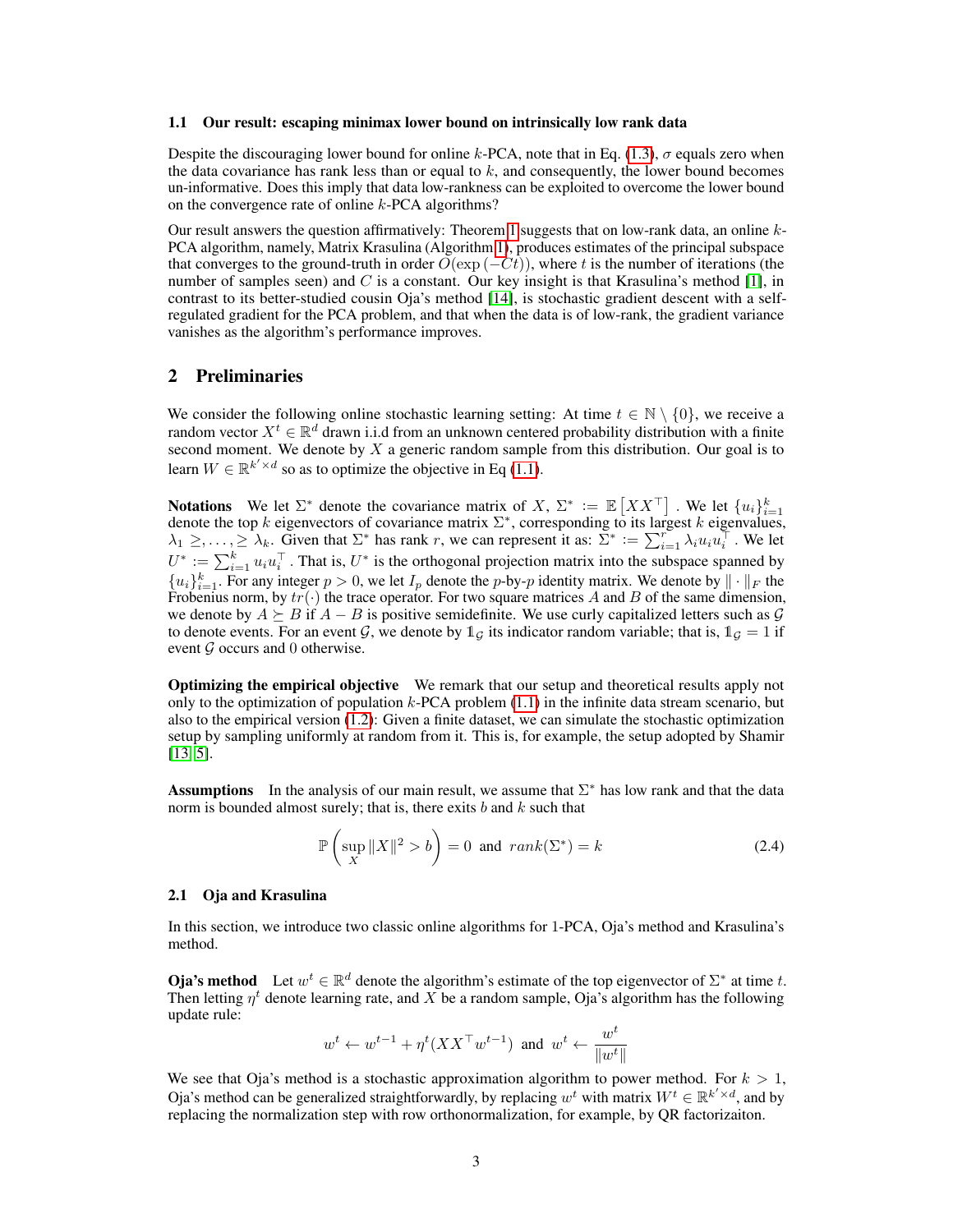**Krasulina's method** Krasulina's update rule is similar to Oja's update but has an additional term:

$$
w^{t} \leftarrow w^{t-1} + \eta^{t} (XX^{\top} w^{t-1} - w^{t-1} (X^{\top} \frac{w^{t-1}}{\|w^{t-1}\|})^{2})
$$

In fact, this is stochastic gradient descent on the objective function below, which is equivalent to Eq [\(1.1\)](#page-0-0):

$$
\mathbb{E} \, \|X - \frac{w^t (w^t)^\top}{\|w^t\|^2} X\|^2
$$

#### 2.2 Gradient variance in Krasulina's method

Our key observation of Krasulina's method is as follows: Let  $\tilde{w}^t := \frac{w^t}{\|w\|^t}$  $\frac{w^v}{\|w^t\|}$ ; Krasulina's update can be re-written as

$$
w^{t} \leftarrow w^{t-1} + ||w^{t}||\eta^{t}(XX^{\top}\tilde{w}^{t-1} - \tilde{w}^{t-1}(X^{\top}\tilde{w}^{t-1})^{2})
$$

Let

 $s^t := (\tilde{w}^t)^\top X$  (projection coefficient)

and

 $r^t := X^\top - s^t(\tilde{w}^t)^\top = X^\top - (\tilde{w}^t)^\top X(\tilde{w}^t)^\top$  (projection residual)

Krasulina's algorithm can be further written as:

$$
w^t \leftarrow w^{t-1} + \|w^t\|\eta^t s^{t-1}(r^{t-1})^\top
$$

The variance of the stochastic gradient term can be upper bounded as:

$$
||w^t||^2 \operatorname{Var}\left(s^{t-1} (r^{t-1})^\top\right) \le ||w^t||^2 \sup_X ||X||^2 \operatorname{\mathbb{E}} ||r^t||^2
$$

Note that

$$
\mathbb{E} \|r^t\|^2 = \mathbb{E} \|X - \frac{w^t (w^t)^\top}{\|w^t\|^2} X\|^2
$$

This reveals that the variance of the gradient naturally decays as Krasulina's method decreases the k-PCA optimization objective. Intuitively, as the algorithm's estimated (one-dimensional) subspace  $w^t$  gets closer to the ground-truth subspace  $u_1, (w^t)^\top X$  will capture more and more of X's variance, and  $\mathbb{E} \|r^t\|^2$  eventually vanishes.

In our analysis, we take advantage of this observation to prove the exponential convergence rate of Krasulina's method on low rank data.

## 3 Related Works

Stochastic optimization for PCA Theoretical guarantees of stochastic optimization traditionally require convexity [\[17\]](#page-10-5). However, many modern machine learning problems, especially those arising from deep learning and unsupervised learning, are non-convex; PCA is one of them: The objective in  $(1.1)$  is non-convex in W. Despite this, a series of recent theoretical works have proven stochastic optimization to be effective for PCA, mostly variants of Oja's method [\[18,](#page-10-6) [19,](#page-10-7) [13,](#page-10-1) [5,](#page-9-4) [20,](#page-10-8) [21,](#page-10-9) [9\]](#page-9-7). Krasulina's method [\[1\]](#page-9-0) was much less studied than Oja's method; a notable exception is the work of Balsubramani et al. [\[9\]](#page-9-7), which proved  $O(1/t)$  rate in expectation for both Oja's and Krasulina's algorithm for 1-PCA. We also noticed a recent pre-print [\[22\]](#page-10-10) that analyzes Krasulina's algorithm, which establishes  $O(1/\sqrt{t})$  convergence with high probability.

**Stochastic optimization for k-PCA** There were very few theoretical analysis of stochastic  $k$ -PCA algorithms with  $k > 1$ , with the exception of Allen-Zhu and Li [\[18\]](#page-10-6), Shamir [\[13\]](#page-10-1), Balcan et al. [\[23\]](#page-10-11), Li et al. [\[24\]](#page-10-12). All had focused on variants of Oja's algorithm, among which Shamir [\[13\]](#page-10-1) was the only previous work, to the best of our knowledge, that provided a local exponential convergence rate guarantee of Oja's algorithm for  $k \geq 1$ . Their result holds for general data distribution, but their variant of Oja's algorithm, VR-PCA, requires several full passes over the datasets, and thus not fully online.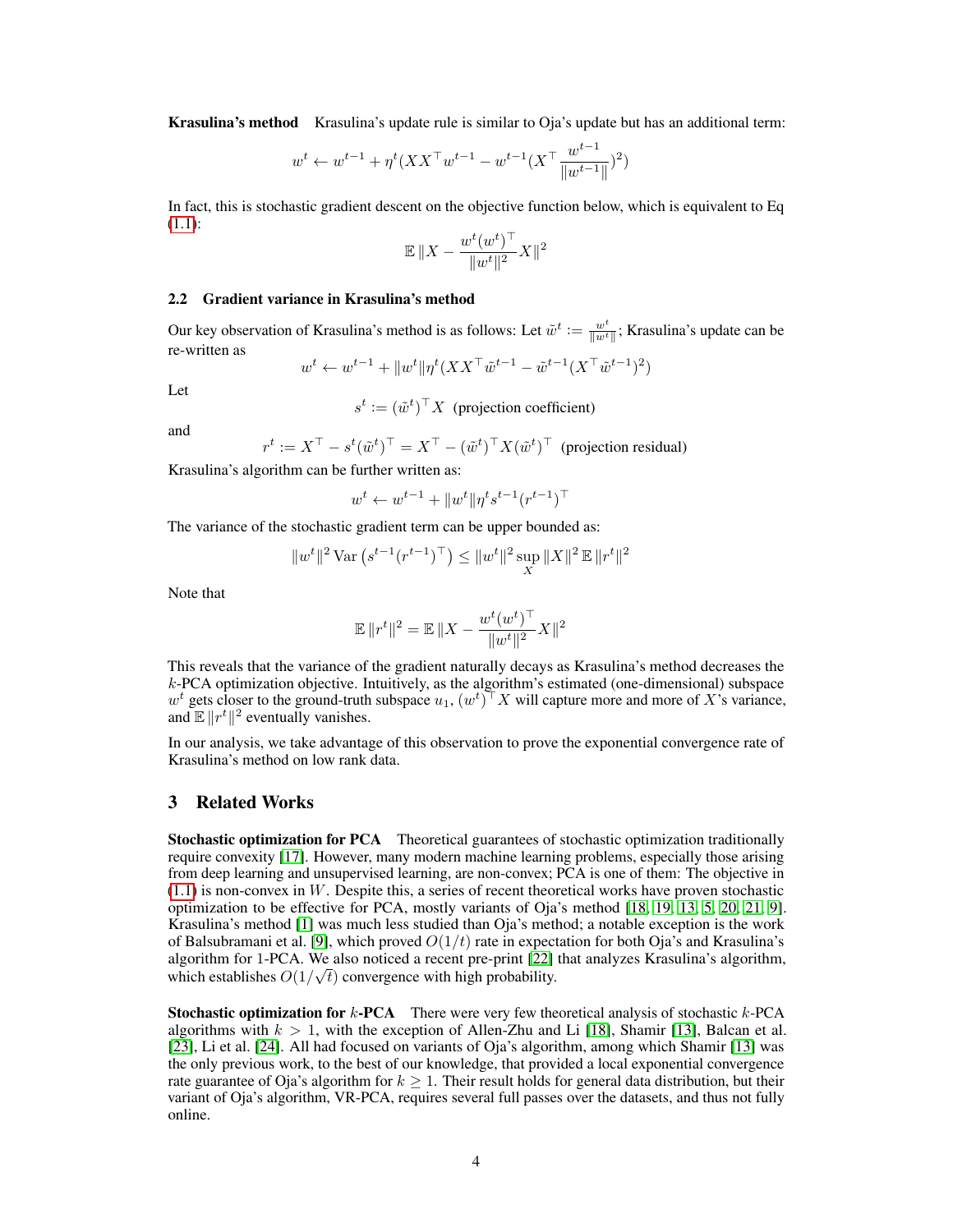#### <span id="page-4-0"></span>Algorithm 1 Matrix Krasulina

**Input:** Initial matrix  $W^o \in \mathbb{R}^{k' \times d}$ ; learning rate schedule  $(\eta^t)$ ; number of iterations, T; while  $t \leq T$  do 1. Sample  $X<sup>t</sup>$  i.i.d. from the data distribution 2. Orthonormalize the rows of  $W^{t-1}$  (e.g., via QR factorization) 3.  $W^t \leftarrow W^{t-1} + \eta^t W^{t-1} X^t (X^t - (W^{t-1})^\top W^{t-1} X^t)^\top$ end while Output:  $W^{\top}$ 

The machine learning and computer science community has studied the PCA problem without imposing strong assumptions on data. A typical assumption would be a gap on the eigenvalues [\[9,](#page-9-7) [21,](#page-10-9) [13,](#page-10-1) [24,](#page-10-12) [23\]](#page-10-11); recent work of Allen-Zhu and Li [\[18\]](#page-10-6) has even removed this assumption. The subspace tracking literature has approached the problem from a different angle (see Balzano et al. [\[25\]](#page-10-13) for an overview).

**Subspace tracking** Under a generative model assumption,  $X = \bar{U}s$ , where  $\bar{U} \in \mathbb{R}^{d \times k}$  is a basis of a k-dimensional subspace and  $Cov(s) = I_k$  [\[26,](#page-11-0) Condition 1], Zhang and Balzano [\[26\]](#page-11-0) established the global convergence (in a different subspace distance metric than ours) of a subspace tracking algorithm called GROUSE [\[27\]](#page-11-1). However, no theoretical guarantee on GROUSE was provided without the generative model assumption, which also implies data low-rankness.

Our Theorem [1](#page-5-1) shows that when the data is of low-rank Matrix Krasulina can achieve local exponential convergence, and Theorem [2](#page-6-0) shows that without low-rank assumption Matrix Krasulina has  $O(\frac{1}{t})$ local convergence rate. Our Theorem [3](#page-6-1) provides preliminary results on how to make the convergence global.

# 4 Main results

Generalizing vector  $w^t \in \mathbb{R}^d$  to matrix  $W^t \in \mathbb{R}^{k' \times d}$  as the algorithm's estimate at time t, we derive *Matrix Krasulina* (Algorithm [1\)](#page-4-0), so that the row space of  $W<sup>t</sup>$  converges to the k-dimensional subspace spanned by  $\{u_1, \ldots, u_k\}.$ 

## 4.1 Matrix Krasulina

Inspired by the original Krasulina's method, we design the following update rule for the Matrix Krasulina (Algorithm [1\)](#page-4-0): Let

$$
s^t:=W^{t-1}X^t\ \ \text{ and }\ r^t:=X^t-(W^{t-1})^\top(W^{t-1}(W^{t-1})^\top)^{-1}W^{t-1}X^t\,,
$$

Since we impose an orthonormalization step in Algorithm [1,](#page-4-0)  $r<sup>t</sup>$  is simplified to

$$
r^t:=X^t-(W^{t-1})^\top W^{t-1}X^t\,,
$$

Then the update rule of Matrix Krasulina can be re-written as

$$
W^t \leftarrow W^{t-1} + \eta^t s^t (r^t)^\top,
$$

For  $k' = 1$ , this reduces to Krasulina's update with  $||w^t|| = 1$ . The self-regulating variance argument for the original Krasulina's method still holds, that is, we have

$$
\mathbb{E} \|s^t (r^t)^\top\|^2 \leq b \, \mathbb{E} \|r^t\|^2 = b \, \mathbb{E} \|X - (W^t)^\top W^t X\|^2 \,,
$$

where  $b$  is as defined in Eq [\(2.4\)](#page-2-0). We see that the last term coincides with the objective in Eq. [\(1.1\)](#page-0-0).

#### 4.1.1 Loss measure

Given the algorithm's estimate  $W<sup>t</sup>$  at time t, we let  $P<sup>t</sup>$  denote the orthogonal projection matrix into the subspace spanned by its rows,  $\{W_{i,\star}^{t}\}_{i=1}^{k'}$ , that is,

$$
P^t := (W^t)^\top (W^t (W^t)^\top)^{-1} W^t = (W^t)^\top W^t,
$$

In our analysis, we use the following loss measure to track the evolvement of  $W^t$ :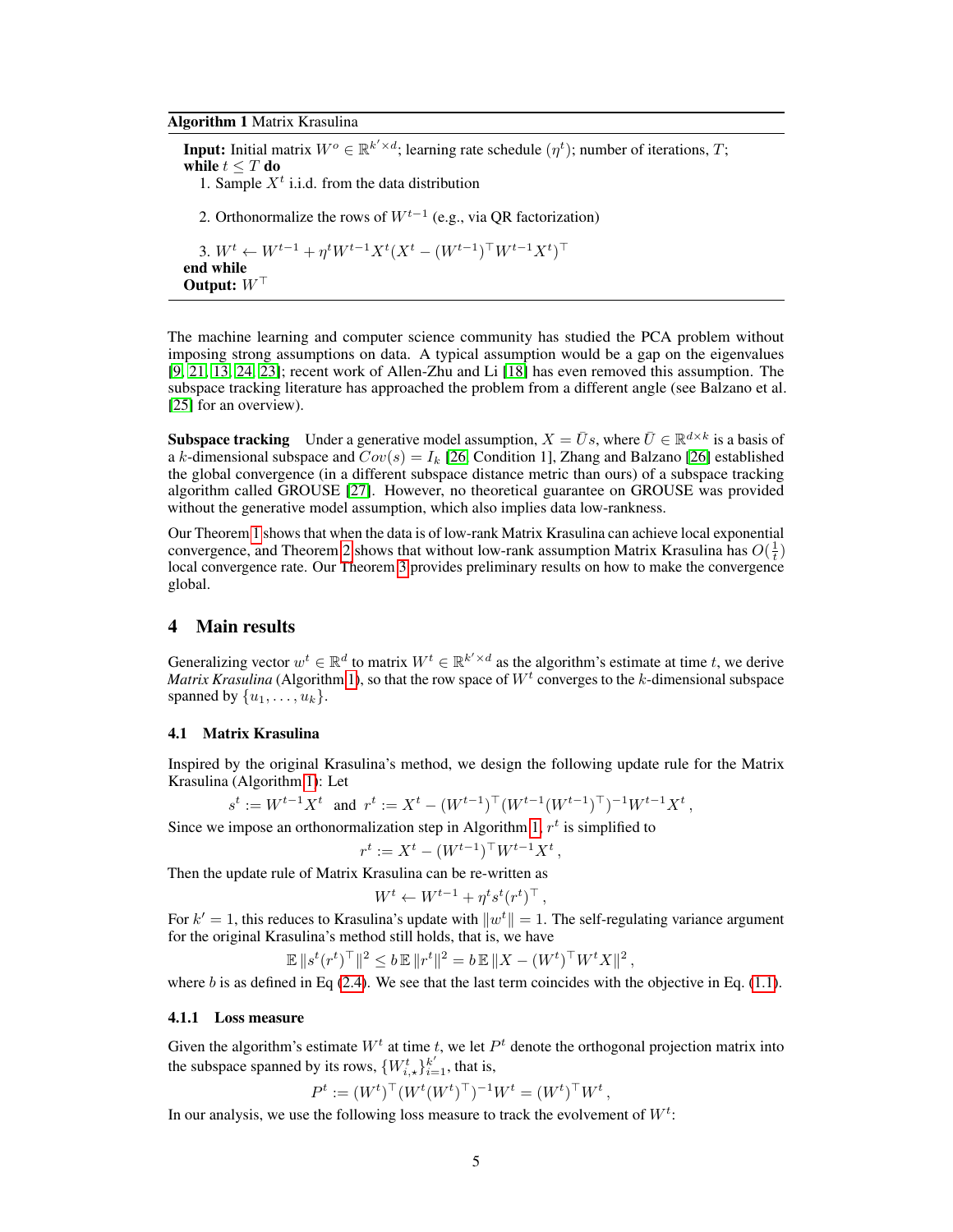<span id="page-5-0"></span>**Definition 1** (Subspace distance). Let S and  $\hat{S}^t$  be the ground-truth principal subspace and its *estimate of Algorithm [1](#page-4-0) at time* t *with orthogonal projectors* U <sup>∗</sup> *and* P t *, respectively. We define the subspace distance between* S and  $\hat{S}^t$  as  $\Delta^t := tr(U^*(I - P^t)) = k - tr(U^*P^t)$ .

Note that  $\Delta^t$  in fact equals the sum of squared canonical angles between S and  $\hat{S}^t$ , and coincides with the subspace distance measure used in related theoretical analyses of k-PCA algorithms [\[18,](#page-10-6) [13,](#page-10-1) [15\]](#page-10-3).

#### 4.2 Convergence rates of Matrix Krasulina

This section presents our convergence results; proofs are deferred to the Appendix. Our first theorem proves the exponential convergence rate of Matrix Krasulina measured by  $\Delta^t$ .

<span id="page-5-1"></span>Theorem 1 (Exponential convergence with constant learning rate). *Suppose assumption Eq.* [\(2.4\)](#page-2-0) *holds. Suppose the initial estimate*  $W^o \in \mathbb{R}^{k' \times d}$  ( $k' \geq k$ ) in Algorithm [1](#page-4-0) satisfies that, for some  $\tau \in (0, 1)$ ,

$$
\Delta^o \leq 1 - \tau \,,
$$

 $Suppose for any  $\delta > 0$ , we choose a constant learning rate  $\eta^t = \eta$  such that$ 

$$
\eta \le \min\left\{\frac{\sqrt{2}-1}{b}, \frac{\lambda_k \tau}{\lambda_1 b(k+3)}, \frac{2\lambda_k \tau}{\frac{8}{1-\tau}\ln\frac{1}{\delta}(b+\|\Sigma^*\|_F)^2 + b(k+1)\lambda_1}\right\},\,
$$

*Then there exists event*  $\mathcal{G}_t$  *such that*  $\mathbb{P}(\mathcal{G}_t) \geq 1 - \delta$ , *and* 

$$
\mathbb{E}\left[\Delta^t|\mathcal{G}_t\right] \leq \frac{1}{1-\delta} \exp\left(-t\eta \tau \lambda_k\right).
$$

On a high level, Theorem [1](#page-5-1) is proved in the following steps (all proofs are deferred to the Appendix):

In section [A.2](#page-0-2) We show that if the algorithm's iterates,  $W<sup>t</sup>$ , stay inside the basin of attraction, which we formally define as event  $\mathcal{G}_t$ ,  $\mathcal{G}_t := \{\Delta^i \leq 1 - \tau, \forall i \leq t\}$ , then a suitable transformation of the stochastic process  $(\Delta^t)$  forms a supermartingale.

In section [A.3](#page-0-2) Using martingale concentration inequality, we show that provided a good initialization, it is likely that *the algorithm's outputs*  $W^1, \ldots, W^t$  *stay inside the basin of attraction.* 

**In section [A.4](#page-0-2)** We show that at each iteration t, conditioning on  $\mathcal{G}_t$ ,  $\Delta^{t+1} \leq \beta \Delta^t$  for some  $\beta < 1$ if we set the learning rate  $\eta^t$  to be a properly chosen constant.

In section [D](#page-0-2) We iteratively apply this recurrence relation to prove Theorem [1.](#page-5-1)

From Theorem [1,](#page-5-1) we observe that (a). The convergence rate of Algorithm [1](#page-4-0) on strictly low-rank data does not depend on the data dimension  $d$ , but only on the intrinsic dimension  $k$ . This is verified by our experiments (see Sec. [5\)](#page-7-0). (b). We see that the learning rate should be of order  $O(\frac{\lambda_k}{k\lambda_1})$ : Empirically, we found that setting  $\eta$  to be roughly  $\frac{1}{10\lambda_1}$  gives us the best convergence result. Note, however, this learning rate setup is not practical since it requires knowledge of eigenvalues.

Comparison between Theorem [1](#page-5-1) and Shamir [\[13,](#page-10-1) Theorem 1] (1). The result in Shamir [\[13\]](#page-10-1) does not rely on the low-rank assumption of  $\Sigma^*$ . Since the variance of update in Oja's method is not naturally decaying, they use VR technique inspired by Johnson and Zhang [\[12\]](#page-10-0) to reduce the variance of the algorithm's iterate, which is computationally heavy: the block version of VR-PCA converges at rate  $O(\exp(-CT))$ , where T denotes the number of data passes. (2). Our result has a similar learning rate dependence on the data norm bound  $b$  as that of Shamir [\[13,](#page-10-1) Theorem 1]. (3). The initialization requirement in Theorem [1](#page-5-1) is comparable to Shamir [\[13,](#page-10-1) Theorem 1]. (4). Conditioning on the event of successful convergence, their exponential convergence rate result holds deterministically, whereas our convergence rate guarantee holds in expectation.

While our main focus is on taking advantage of low-rank data, the next theorem shows that on full-rank datasets, if we tune the learning rate to decay at order  $O(\frac{1}{t})$ , then the algorithm achieves  $O(\frac{1}{t})$  convergence.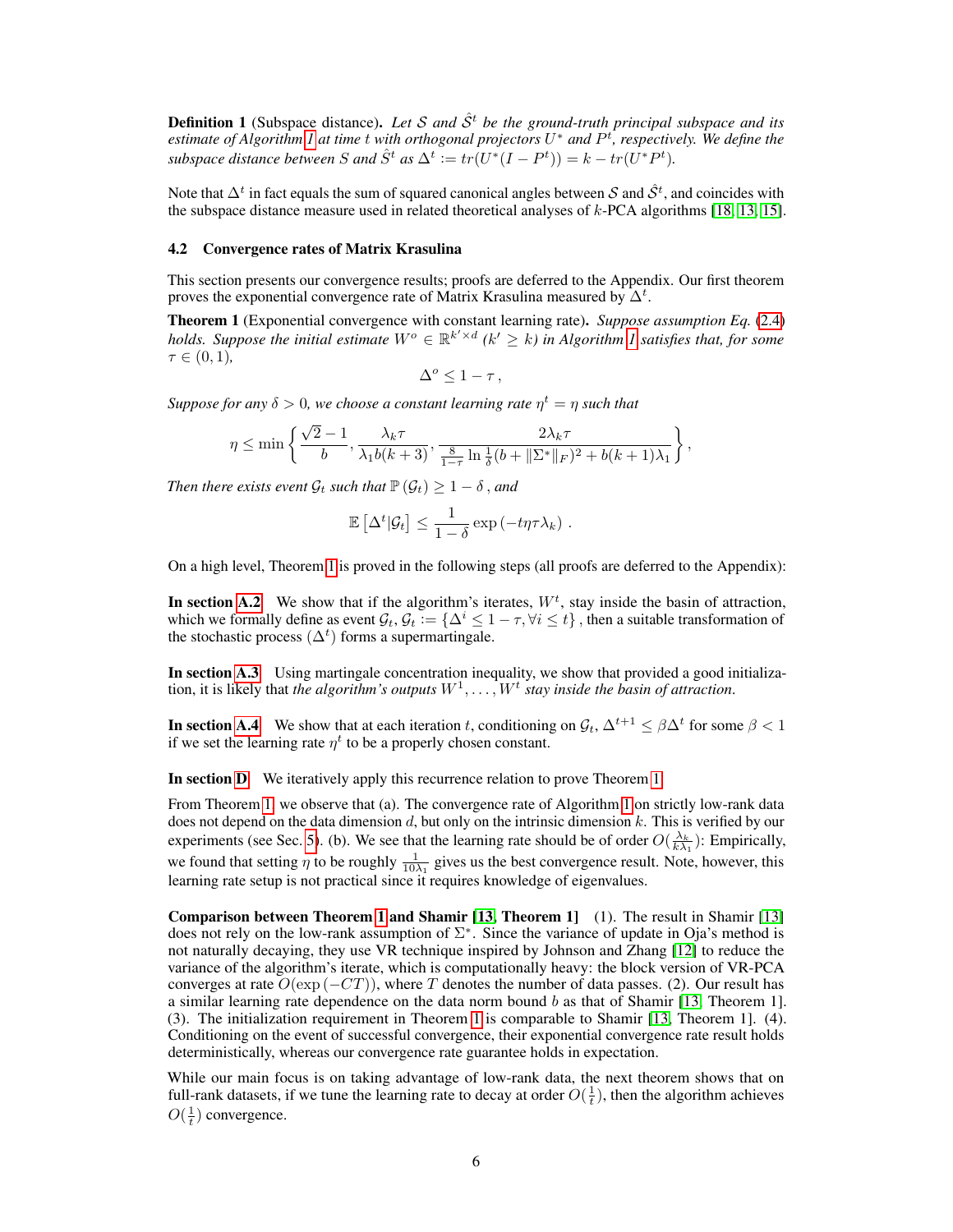#### <span id="page-6-2"></span>Algorithm 2 Warm-start with Matrix Krasulina

**Input:** Epoch budget N; inner loop budget T, learning rate  $\eta$ ; number of rows in initial matrix  $k'$ ; shrinkage factor  $\rho$ ; Set  $k_o \leftarrow k'$  and initialize  $W_o^o \in \mathbb{R}^{k_o \times d}$  with entries  $(W_o^o)_{ij} \sim \mathcal{N}(0, 1)$ . while  $i < N$  do while  $t < T$  do Update  $W_i^{t+1} \leftarrow W_i^t$  by running Matrix Krasulina iteration with learning rate schedule  $\eta$ end while Set  $k_{i+1} \leftarrow k_i(1-\rho)$ , and construct  $W_{i+1}^o$  by randomly sampling  $k_{i+1}$  rows from  $W_i^{T-1}$ . end while

<span id="page-6-0"></span>**Theorem 2** (Linear convergence on full rank data). *Suppose*  $\mathbb{P}(\sup ||X||^2 > b) = 0$ . *Suppose the initial estimate*  $W^o \in \mathbb{R}^{k \times d}$  *in Algorithm [1](#page-4-0) satisfies*  $\Delta^o \leq \frac{1-\tau}{2}$  *, for some*  $\tau \in (0,1)$ *. Let the learning rate schedule be*  $\eta^t = \frac{c}{t_o+t}$ , for some constants  $c, t_o$ , and let  $B := \max (8(b + ||\Sigma^*||_F)^2 k, (kb +$  $(2cb^2+c^2b^3)\lambda_1(d-k)$ ). If we choose  $c, t_o$  such that

$$
c \ge \frac{1}{(\lambda_k - \lambda_{k+1})\tau} \text{ and } t_o \ge \max\left\{\frac{64Bc^2\ln\frac{1}{\delta}}{(\Delta^o)^2}, 1\right\},\,
$$

Then for any  $\delta \in (0, \frac{1}{e})$ , there exists event  $\mathcal{G}_t$  such that  $\mathbb{P}(\mathcal{G}_t) \geq 1 - \delta$  , and  $\mathbb{E}[\Delta^t | \mathcal{G}_t] \leq O(\frac{1}{t})$ .

Theorem [2](#page-6-0) generalizes the result of [\[9\]](#page-9-7), where linear convergence rate of Krasulina's algorithm is established for the 1-PCA problem on full-rank data. The linear convergence rate on full-rank data matches that of the minimax lower bound in Eq [\(1.3\)](#page-1-0) up to constants (note that here the initialization condition is more strict than Theorem [1;](#page-5-1) whether this is an artifact of our analysis is left to future work).

## 4.3 Random initialization guarantee of  $W<sup>o</sup>$

Theorem [1](#page-5-1) focuses on the convergence rate of Matrix Krasulina from a good initialization point. Next, we show that if we are willing to use  $k' > k$  rows in  $W<sup>o</sup>$ , then randomly initializing the weights in W<sup>o</sup> is sufficient to guarantee the initialization requirement,  $\Delta^{\circ} \leq 1 - \tau$ .

<span id="page-6-1"></span>**Theorem 3** (Success guarantee of an over-complete initialization). Let  $\varepsilon$ ,  $t > 0$  be any constants. If *we choose*  $k' \ge \frac{1+t}{1-\varepsilon}(1-\frac{1-\tau}{k})d$ , *then with probability at least*  $1-2k \exp\left(-(\varepsilon^2-\varepsilon^3)k'/4\right)-\frac{k'+1}{dt^2}$ ,

$$
\Delta^o \leq 1 - \tau \, .
$$

The proof is a simple application of Lemma [4](#page-0-2) in Section [F.](#page-0-2)

How large should k' be given d, k? In the special case of  $k = 1$ , we can choose  $\tau = \frac{1}{d} \frac{1-\epsilon}{1+t}$ , and then we get the lower bound  $k' \geq 1$ . We need to choose a larger k' as the intrinsic rank k gets larger. In general, k' is of order  $\Omega(d - \frac{d}{k})$ .

A phase-wise warm start with over-complete random initialization As seen from previous discussion, using vanilla random initialization is only reasonable if the ratio  $\frac{k}{d}$  is small. Otherwise, the number of rows in  $W^o$ , k', can almost be as large as d. To deal with this drawback, inspired by Oja++ of Allen-Zhu and Li [\[18\]](#page-10-6), we propose a warm-start strategy as Algorithm [2.](#page-6-2) The main insight is captured by the following lemma:

<span id="page-6-3"></span>**Lemma 1.** For any  $i > 0$ , at the end of i-th epoch of Algorithm [2,](#page-6-2)

$$
\mathbb{E}\left[tr(U^*P(W_i^o))\right] \ge \frac{k_i}{k_{i-1}} \mathbb{E}\left[tr(U^*P(W_{i-1}^{T-1}))\right]
$$

Note that the error of the first iterate at the *i*-th epoch is  $\Delta(W_i^o) = k - tr(U^*P(W_i^o))$ . So Lemma 1 quantifies how much the error is increased between the last iterate of epoch  $i - 1$  and the first iterate of epoch i, due to the row-sampling step at the end of  $i-1$ -th epoch. Based on Lemma [1,](#page-6-3) the intuition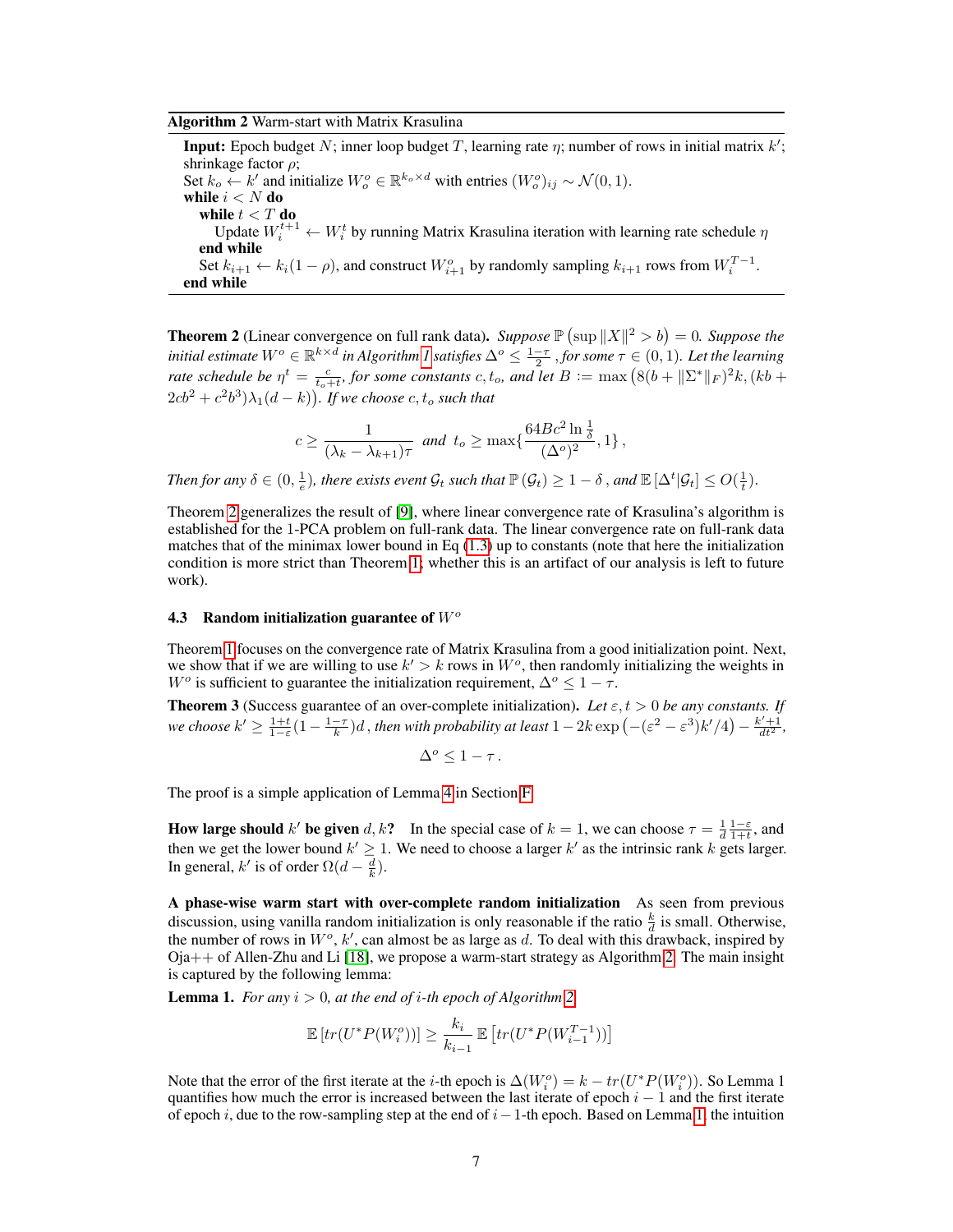of why Algorithm [2](#page-6-2) works is as follows: At the initial epoch, we choose  $k_o$  to be large enough to satisfy the condition of Theorem [3.](#page-6-1) Then Theorem [1](#page-5-1) implies that after  $T$  inner loop iterations, the expected error will decrease in order  $O(-\eta \tau \lambda_k T)$ ; now if we choose a suitable shrinkage factor  $\rho$ , then we can guarantee that the error of  $W_1^o$ , although larger than  $W_0^{T-1}$ , will still satisfy the condition in Theorem [3.](#page-6-1) Thus, applying Theorem [1,](#page-5-1) we can decrease the error of  $W_1^o$  rapidly again, and so on. Eventually, after  $O(\log \frac{k_o}{k})$  epochs, we will obtain a matrix of  $O(k)$  number of rows, while satisfying the condition of Theorem [3.](#page-6-1) We leave the formal analysis and empirical evaluation of Algorithm [2](#page-6-2) to future work.

#### 4.4 Open question: extending our result to effectively low-rank data

Many real-world datasets are not strictly low-rank, but *effectively low-rank* (see, for example, Figure [2\)](#page-8-0): Informally, we say a dataset is effectively low-rank if there exists  $k \ll d$  such that  $\frac{\sum_{i>k}\lambda_i}{\sum_{j\leq k}\lambda_j}$  is small, We conjecture that our analysis can be adapted to show theoretical guarantee of Algorithm [1](#page-4-0) on effectively low-rank datasets as well. In Section [5,](#page-7-0) our empirical results support this conjecture. Formally characterizing the dependence of convergence rate on the "effective lowrankness" of a dataset can provide a smooth transition between the linear convergence lower bound [\[15\]](#page-10-3) and our result in Theorem [1.](#page-5-1)

# <span id="page-7-0"></span>5 Experiments

In this section, we present our empirical evaluation of Algorithm [1](#page-4-0) to understand its convergence property on low-rank or effectively low-rank datasets<sup>[2](#page-7-1)</sup>. We first verified its performance on simulated low-rank data and effectively low-rank data, and then we evaluated its performance on two real-world effectively low-rank datasets.

<span id="page-7-2"></span>

Figure [1:](#page-4-0) log-convergence graph of Algorithm 1:  $\ln(\Delta^t)$  vs t at different levels of noise-over-signal ratio ( $\frac{\sum_{i>k} \lambda_i}{\sum_{i \leq k} \lambda_i}$  $j< k \lambda_j$ )

#### 5.1 Simulations

The low-rank data is generated as follows: we sample i.i.d. standard normal on the first k coordinates of the d-dimensional data (the rest  $d - k$  coordinates are zero), then we rotate all data using a random orthogonal matrix (unknown to the algorithm).

<span id="page-7-1"></span> $2C$ ode will be available at <https://github.com/chengtang48/neurips19>.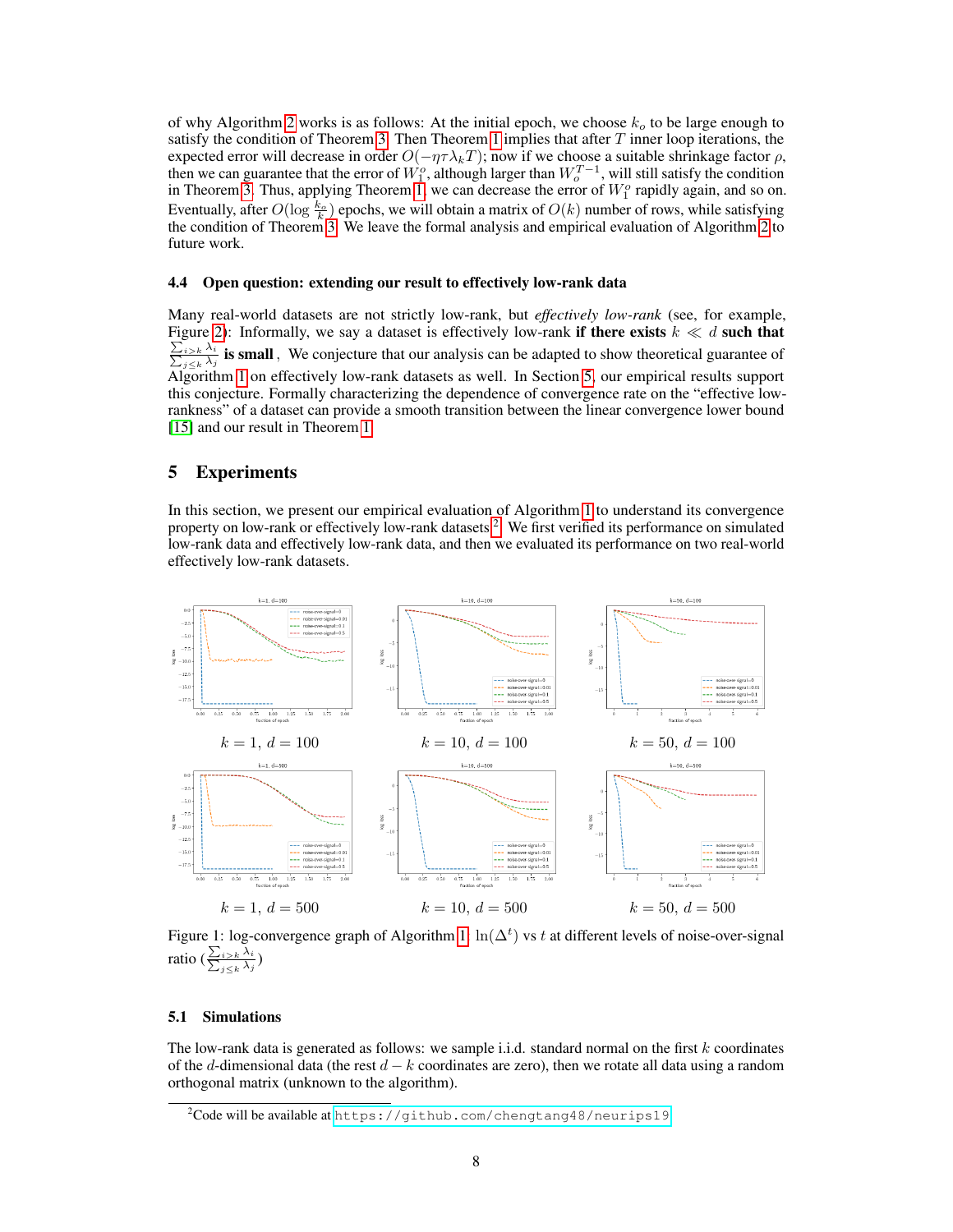<span id="page-8-0"></span>



Figure 2: top 6 eigenvalues explains 80% of the data variance. MNIST  $(d = 784; k' = 44)$ 

 $0' = 44$ ) VGG ( $d = 2304; k' = 6$ ); red vertical line marks a full pass over the dataset

Simulating effectively low-rank data In practice, hardly any dataset is strictly low-rank but many datasets have sharply decaying spectra (recall Figure [2\)](#page-8-0). Although our Theorem [1](#page-5-1) is developed under a strict low-rankness assumption, here we empirically test the robustness of our convergence result when data is not strictly low rank but only effectively low rank. Let  $\lambda_1, \geq \cdots \geq \lambda_d \geq 0$  be the spectrum of a covariance matrix. For a fixed  $k \in [d]$ , we let *noise-over-signal*  $:= \frac{\sum_{i>k} \lambda_i}{\sum_{j \leq k} \lambda_j}$ . The *noise-over-signal* ratio intuitively measures how "close" the matrix is to a rank-k matrix: The smaller the number is, the shaper the spectral decay; when the ratio equals zero, the matrix is of rank at most  $k$ . In our simulated data, we perturb the spectrum of a strictly rank- $k$  covariance matrix and generate data with full-rank covariance matrices at the following noise-over-signal ratios,  $\{0, 0.01, 0.1, 0.5\}$ .

Results Figure [1](#page-7-2) shows the *log-convergence graph* of Algorithm [1](#page-4-0) on our simulated data: We initialized Algorithm [1](#page-4-0) with a random matrix  $W<sup>o</sup>$  and ran it for one or a few epochs, each consists of 5000 iterations. (1). We verified that, on strictly low rank data (noise-over-signal= 0), the algorithm indeed has an exponentially convergence rate (linear in log-error); (2). As we increase the noise-oversignal ratio, the convergence rate gradually becomes slower; (3). The convergence rate is not affected by the actual data dimension d, but only by the intrinsic dimension  $k$ , as predicted by Theorem [1.](#page-5-1)

## 5.2 Real effectively low-rank datasets

We take a step further to test the performance of Algorithm [1](#page-4-0) on two real-world datasets: VGG [\[28\]](#page-11-2) is a dataset of 10806 image files from 2622 distinct celebrities crawled from the web, with  $d = 2304$ . For MNIST [\[29\]](#page-11-3), we use the 60000 training examples of digit pixel images, with  $d = 784$ . Both datasets are full-rank, but we choose  $k'$  such that the noise-over-signal ratio at  $k'$  is 0.25; that is, the top  $k'$  eigenvalues explain 80% of data variance. We compare Algorithm [1](#page-4-0) against the exponentially convergent VR-PCA: we initialize the algorithms with the same random matrix and we train (and repeated for 5 times) using the best constant learning rate we found empirically for each algorithm. We see that Algorithm [1](#page-4-0) retains fast convergence even if the datasets are not strictly low rank, and that it has a clear advantage over VR-PCA before the iteration reaches a full pass; indeed, VR-PCA requires a full-pass over the dataset before its first iterate.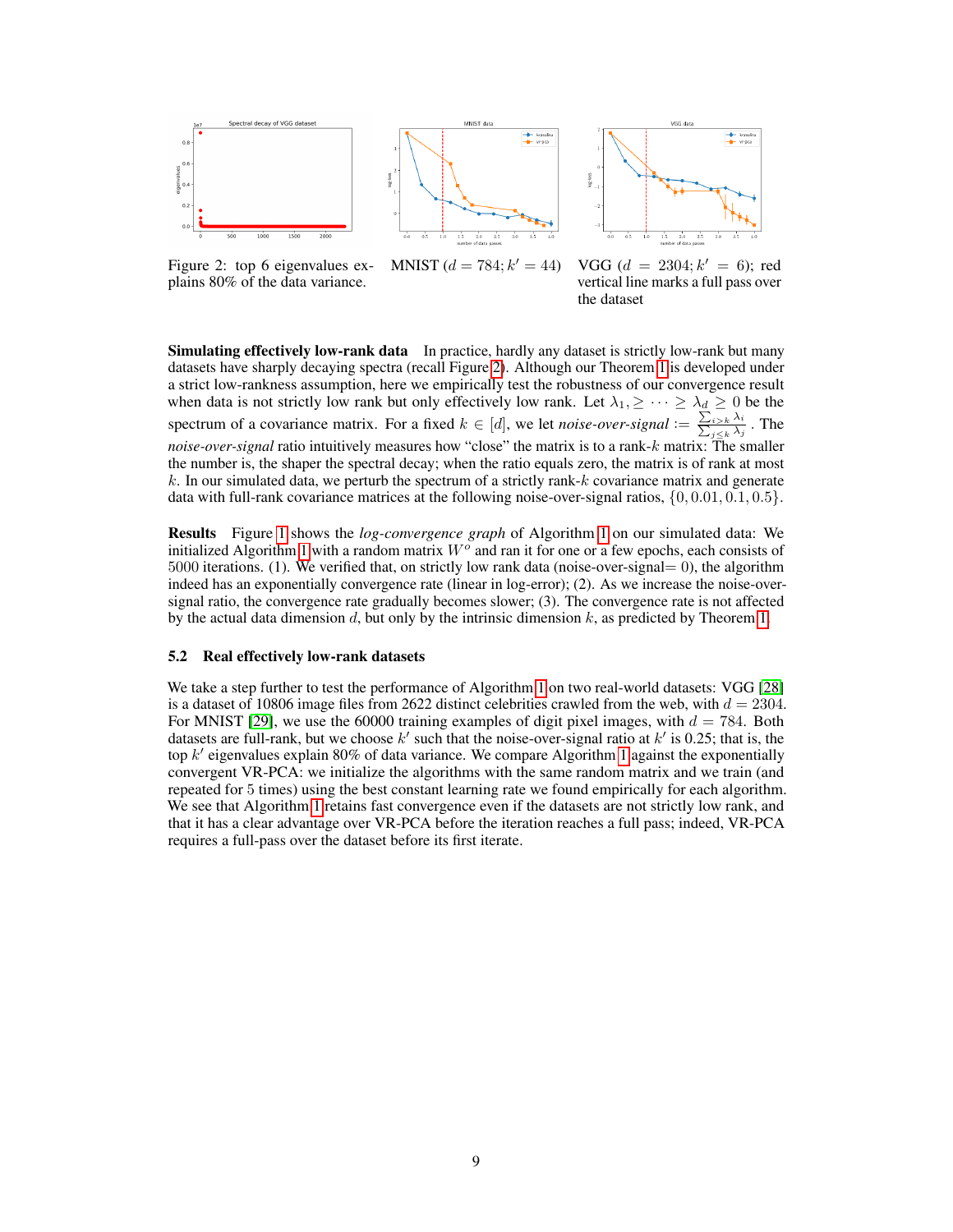#### Acknowledgments

Cheng would like to thank all anonymous reviewers and the meta-reviewer for providing insightful feedbacks on improving the quality of this paper. Cheng is very grateful to her PhD advisor, Claire Monteleoni, for her kind encouragement in pursuing this project, and to Amazon Web Services for various supports.

#### References

- <span id="page-9-0"></span>[1] T.P. Krasulina. The method of stochastic approximation for the determination of the least eigenvalue of a symmetrical matrix. *USSR Computational Mathematics and Mathematical Physics*, 9(6):189 – 195, 1969. ISSN 0041-5553. doi: https://doi.org/10.1016/0041-5553(69) 90135-9.
- <span id="page-9-1"></span>[2] Andreas Loukas. How close are the eigenvectors of the sample and actual covariance matrices? In Doina Precup and Yee Whye Teh, editors, *Proceedings of the 34th International Conference on Machine Learning*, volume 70 of *Proceedings of Machine Learning Research*, pages 2228– 2237, International Convention Centre, Sydney, Australia, 06–11 Aug 2017. PMLR. URL <http://proceedings.mlr.press/v70/loukas17a.html>.
- <span id="page-9-2"></span>[3] N. Halko, P. G. Martinsson, and J. A. Tropp. Finding structure with randomness: Probabilistic algorithms for constructing approximate matrix decompositions. *SIAM Rev.*, 53(2):217–288, May 2011. ISSN 0036-1445. doi: 10.1137/090771806. URL [http://dx.doi.org/10.](http://dx.doi.org/10.1137/090771806) [1137/090771806](http://dx.doi.org/10.1137/090771806).
- <span id="page-9-3"></span>[4] Gene H. Golub and Charles F. Van Loan. *Matrix Computations (3rd Ed.)*. Johns Hopkins University Press, Baltimore, MD, USA, 1996. ISBN 0-8018-5414-8.
- <span id="page-9-4"></span>[5] Ohad Shamir. A stochastic pca and svd algorithm with an exponential convergence rate. In *Proceedings of the 32Nd International Conference on International Conference on Machine Learning - Volume 37*, ICML'15, pages 144–152. JMLR.org, 2015. URL [http://dl.acm.](http://dl.acm.org/citation.cfm?id=3045118.3045135) [org/citation.cfm?id=3045118.3045135](http://dl.acm.org/citation.cfm?id=3045118.3045135).
- <span id="page-9-5"></span>[6] Jiazhong Nie, Wojciech Kotlowski, and Manfred K. Warmuth. Online pca with optimal regret. *Journal of Machine Learning Research*, 17(173):1–49, 2016.
- [7] Christos Boutsidis, Dan Garber, Zohar Karnin, and Edo Liberty. Online principal components analysis. In *Proceedings of the Twenty-sixth Annual ACM-SIAM Symposium on Discrete Algorithms*, SODA '15, pages 887–901, Philadelphia, PA, USA, 2015. Society for Industrial and Applied Mathematics. URL [http://dl.acm.org/citation.cfm?id=2722129.](http://dl.acm.org/citation.cfm?id=2722129.2722190) [2722190](http://dl.acm.org/citation.cfm?id=2722129.2722190).
- <span id="page-9-6"></span>[8] Manfred K. Warmuth and Dima Kuzmin. Randomized pca algorithms with regret bounds that are logarithmic in the dimension. In *Proceedings of the 19th International Conference on Neural Information Processing Systems*, NIPS'06, pages 1481–1488, Cambridge, MA, USA, 2006. MIT Press. URL <http://dl.acm.org/citation.cfm?id=2976456.2976642>.
- <span id="page-9-7"></span>[9] Akshay Balsubramani, Sanjoy Dasgupta, and Yoav Freund. The fast convergence of incremental PCA. In *Advances in Neural Information Processing Systems 26: 27th Annual Conference on Neural Information Processing Systems 2013. Proceedings of a meeting held December 5-8, 2013, Lake Tahoe, Nevada, United States.*, pages 3174–3182, 2013.
- [10] Ioannis Mitliagkas, Constantine Caramanis, and Prateek Jain. Memory limited, streaming pca. In *Proceedings of the 26th International Conference on Neural Information Processing Systems - Volume 2*, NIPS'13, pages 2886–2894, USA, 2013. Curran Associates Inc. URL <http://dl.acm.org/citation.cfm?id=2999792.2999934>.
- <span id="page-9-8"></span>[11] Raman Arora, Andrew Cotter, and Nathan Srebro. Stochastic optimization of pca with capped msg. In *Proceedings of the 26th International Conference on Neural Information Processing Systems - Volume 2*, NIPS'13, pages 1815–1823, USA, 2013. Curran Associates Inc. URL <http://dl.acm.org/citation.cfm?id=2999792.2999815>.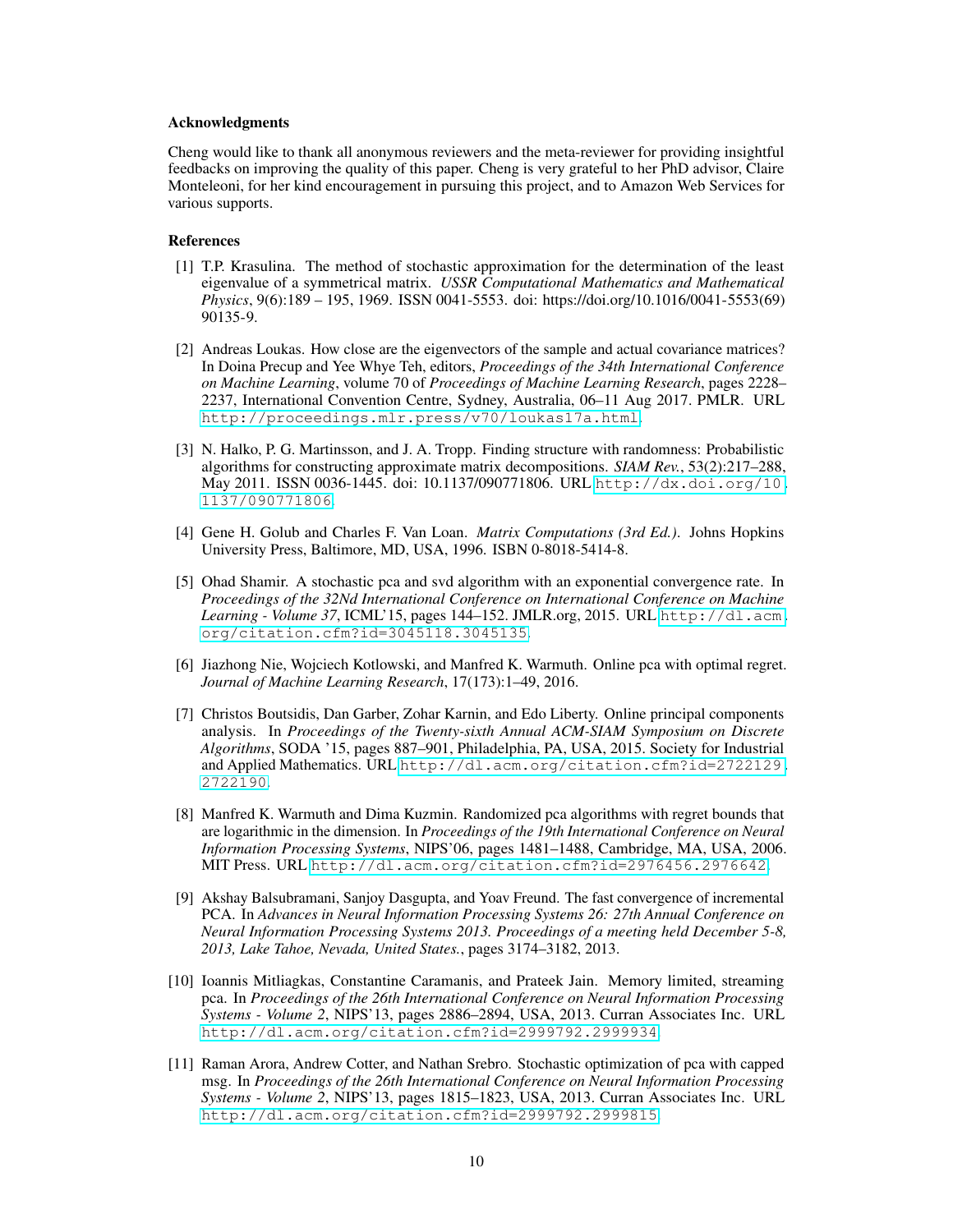- <span id="page-10-0"></span>[12] Rie Johnson and Tong Zhang. Accelerating stochastic gradient descent using predictive variance reduction. In *Proceedings of the 26th International Conference on Neural Information Processing Systems - Volume 1*, NIPS'13, pages 315–323, USA, 2013. Curran Associates Inc. URL <http://dl.acm.org/citation.cfm?id=2999611.2999647>.
- <span id="page-10-1"></span>[13] Ohad Shamir. Fast stochastic algorithms for svd and pca: Convergence properties and convexity. In *Proceedings of the 33rd International Conference on International Conference on Machine Learning - Volume 48*, ICML'16, pages 248–256. JMLR.org, 2016. URL [http://dl.acm.](http://dl.acm.org/citation.cfm?id=3045390.3045418) [org/citation.cfm?id=3045390.3045418](http://dl.acm.org/citation.cfm?id=3045390.3045418).
- <span id="page-10-2"></span>[14] Erkki Oja. Simplified neuron model as a principal component analyzer. *Journal of Mathematical Biology*, 15(3):267–273, Nov 1982. ISSN 1432-1416.
- <span id="page-10-3"></span>[15] Vincent Q. Vu and Jing Lei. Minimax sparse principal subspace estimation in high dimensions. *The Annals of Statistics*, 41(6):2905–2947, 2013. ISSN 00905364. URL [http://www.](http://www.jstor.org/stable/23566753) [jstor.org/stable/23566753](http://www.jstor.org/stable/23566753).
- <span id="page-10-4"></span>[16] Vincent Vu and Jing Lei. Minimax rates of estimation for sparse pca in high dimensions. In Neil D. Lawrence and Mark Girolami, editors, *Proceedings of the Fifteenth International Conference on Artificial Intelligence and Statistics*, volume 22 of *Proceedings of Machine Learning Research*, pages 1278–1286, La Palma, Canary Islands, 21–23 Apr 2012. PMLR. URL <http://proceedings.mlr.press/v22/vu12.html>.
- <span id="page-10-5"></span>[17] Shai Shalev-Shwartz, Ohad Shamir, Nathan Srebro, and Karthik Sridharan. Stochastic convex optimization. In *COLT 2009 - The 22nd Conference on Learning Theory, Montreal, Quebec, Canada, June 18-21, 2009*, 2009. URL [http://www.cs.mcgill.ca/~colt2009/](http://www.cs.mcgill.ca/~colt2009/papers/018.pdf#page=1) [papers/018.pdf#page=1](http://www.cs.mcgill.ca/~colt2009/papers/018.pdf#page=1).
- <span id="page-10-6"></span>[18] Z. Allen-Zhu and Y. Li. First efficient convergence for streaming k-pca: A global, gap-free, and near-optimal rate. In *2017 IEEE 58th Annual Symposium on Foundations of Computer Science (FOCS)*, pages 487–492, Oct 2017. doi: 10.1109/FOCS.2017.51.
- <span id="page-10-7"></span>[19] Ohad Shamir. Convergence of stochastic gradient descent for pca. In *Proceedings of the 33rd International Conference on International Conference on Machine Learning - Volume 48*, ICML'16, pages 257–265. JMLR.org, 2016. URL [http://dl.acm.org/citation.](http://dl.acm.org/citation.cfm?id=3045390.3045419) [cfm?id=3045390.3045419](http://dl.acm.org/citation.cfm?id=3045390.3045419).
- <span id="page-10-8"></span>[20] C. De Sa, K. Olukotun, and C. Ré. Global Convergence of Stochastic Gradient Descent for Some Non-convex Matrix Problems. *ArXiv e-prints*, November 2014.
- <span id="page-10-9"></span>[21] Moritz Hardt and Eric Price. The noisy power method: A meta algorithm with applications. In Z. Ghahramani, M. Welling, C. Cortes, N. D. Lawrence, and K. Q. Weinberger, editors, *Advances in Neural Information Processing Systems 27*, pages 2861–2869. Curran Associates, Inc., 2014.
- <span id="page-10-10"></span>[22] J. Chen. Convergence of Krasulina Scheme. *ArXiv e-prints*, August 2018.
- <span id="page-10-11"></span>[23] Maria-Florina Balcan, Simon Shaolei Du, Yining Wang, and Adams Wei Yu. An improved gap-dependency analysis of the noisy power method. In Vitaly Feldman, Alexander Rakhlin, and Ohad Shamir, editors, *29th Annual Conference on Learning Theory*, volume 49 of *Proceedings of Machine Learning Research*, pages 284–309, Columbia University, New York, New York, USA, 23–26 Jun 2016. PMLR. URL [http://proceedings.mlr.press/v49/balcan16a.](http://proceedings.mlr.press/v49/balcan16a.html) [html](http://proceedings.mlr.press/v49/balcan16a.html).
- <span id="page-10-12"></span>[24] Chun-Liang Li, Hsuan-Tien Lin, and Chi-Jen Lu. Rivalry of two families of algorithms for memory-restricted streaming pca. In Arthur Gretton and Christian C. Robert, editors, *Proceedings of the 19th International Conference on Artificial Intelligence and Statistics*, volume 51 of *Proceedings of Machine Learning Research*, pages 473–481, Cadiz, Spain, 09–11 May 2016. PMLR. URL <http://proceedings.mlr.press/v51/li16b.html>.
- <span id="page-10-13"></span>[25] L. Balzano, Y. Chi, and Y. M. Lu. Streaming pca and subspace tracking: The missing data case. *Proceedings of the IEEE*, 106(8):1293–1310, 2018. doi: 10.1109/JPROC.2018.2847041.